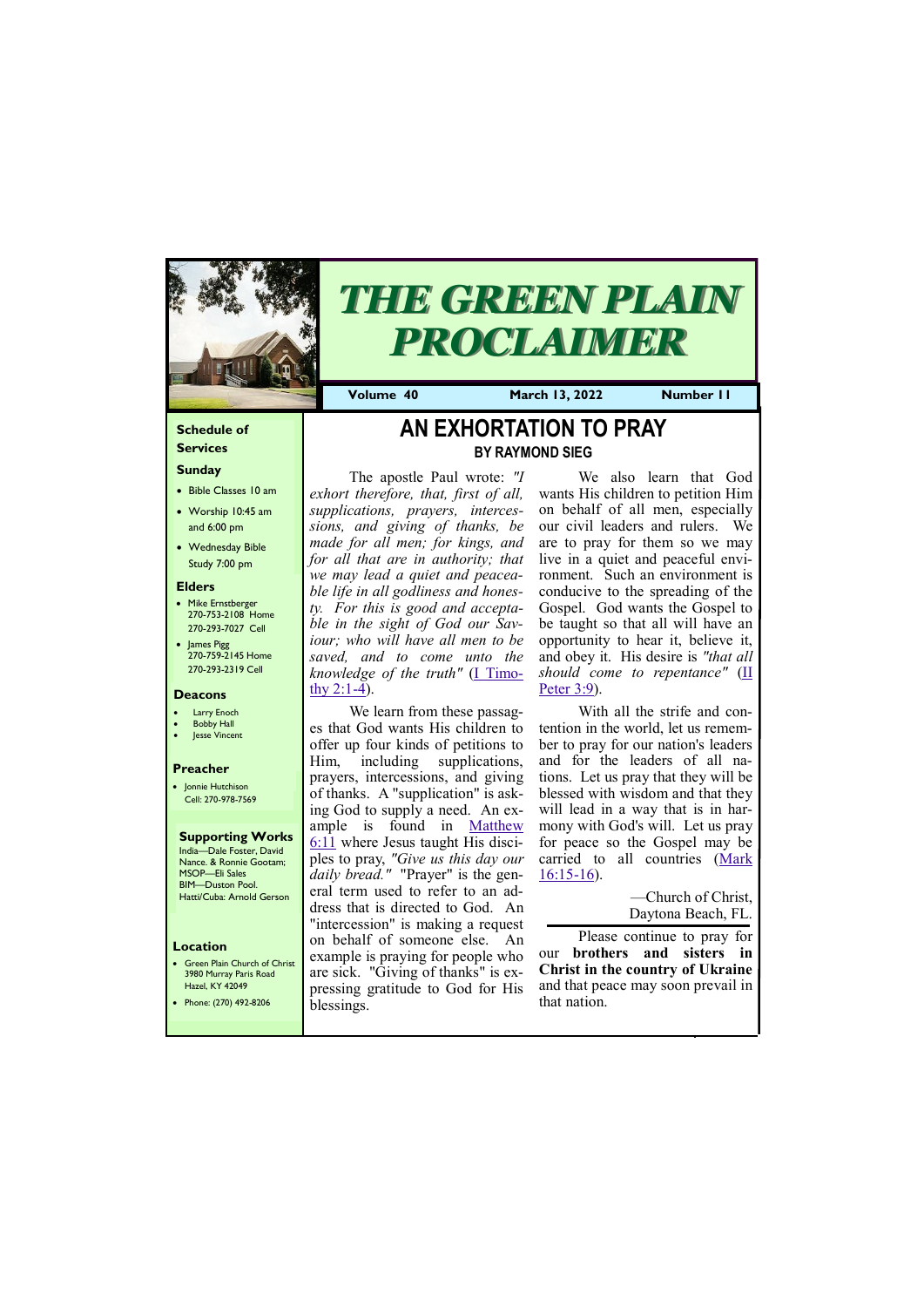#### NEWS AND NOTES

*REMEMBER IN PRAYER: Green Plain members*: Peggy Jarvis, Joanne Barnes, Maxine Pool, Jim Fielder, Larry Enoch, Mary and Jim Lowrie, Margorie and Hayes Grady, Jesse and Mary Vincent, and Bobby and Sue Hall.

*Family and Friends:* Jerry Lovett, Teresa Tacker, Kenneth Mizell, Dale Pentecost, Brett Wyatt, Roger Rhoades, Joel White, Nat and Rita Evans and Larry and Rose Wyatt and Bonnie Byerly.

- **MEMORIAL SERVICE** for Rex Enoch here at the building on March 19th. There will be a period of visitation from 10:00 am until 12:00 pm immediately followed by the Memorial Service. A meal for the family will follow in the annex.
- **GUEST SPEAKER:** Eli Sales is scheduled to be with us next Sunday morning. Eli is presently a student at the Memphis School of Preaching preparing himself to preach the gospel.
- **PANTRY ITEMS March 2022: 6—Tuna; 13—Peanut Butter; 20—Canned Tomatoes; 27—Table Salt.** Please bring any additional items you wish for the "blessing box" which is located next to the breezeway on the north side of the building.
- March 2022 **Anniversaries:** 12— Roy & Marie Wyatt; 15—Bobby & Sue Hall. **Birthdays:** 9—Gail Hutchison; 14—Roy Wyatt; 20—James Pigg; 23—London Smith. Please let us know if we have left anyone out.
- *ENROLL IN A FREE BIBLE CORRECSPONDENCE COURSE. Send your name and complete mailing address and phone number to Green Plain church of Christ 3980 Murray Paris RD Hazel, KY 42049 or email your request to greenplaincoc@gmail.com.*

#### **Page 2**

#### **THOSE TO SERVE March 2022**

**Announcements: Chad Preside at Lord's Table AM: James & Mike Preside at Lord's Table PM: 6—Chad; 13—James; 20—Chad. 27—James Opening Prayer AM 6—Jim; 13—Larry; 20—Jonnie; 27—Bobby Closing Prayer AM 6—Roy; 13—David; 20—Perry; 27—Junior Song Leaders: AM Perry-; PM Mike-; WED Chad Count Contribution: James & Mike Usher: Jesse**

## *LESSONS TODAY*

**Bible Study-10 AM** *The Book of Acts*

### **Worship**

**10:45 am***— "Your Autobiography"*

**6 pm—** *"Why Remember Jesus?"*

**Wednesday Bible Class** *A Study of 1 John*

| 7:00 PM |
|---------|
|         |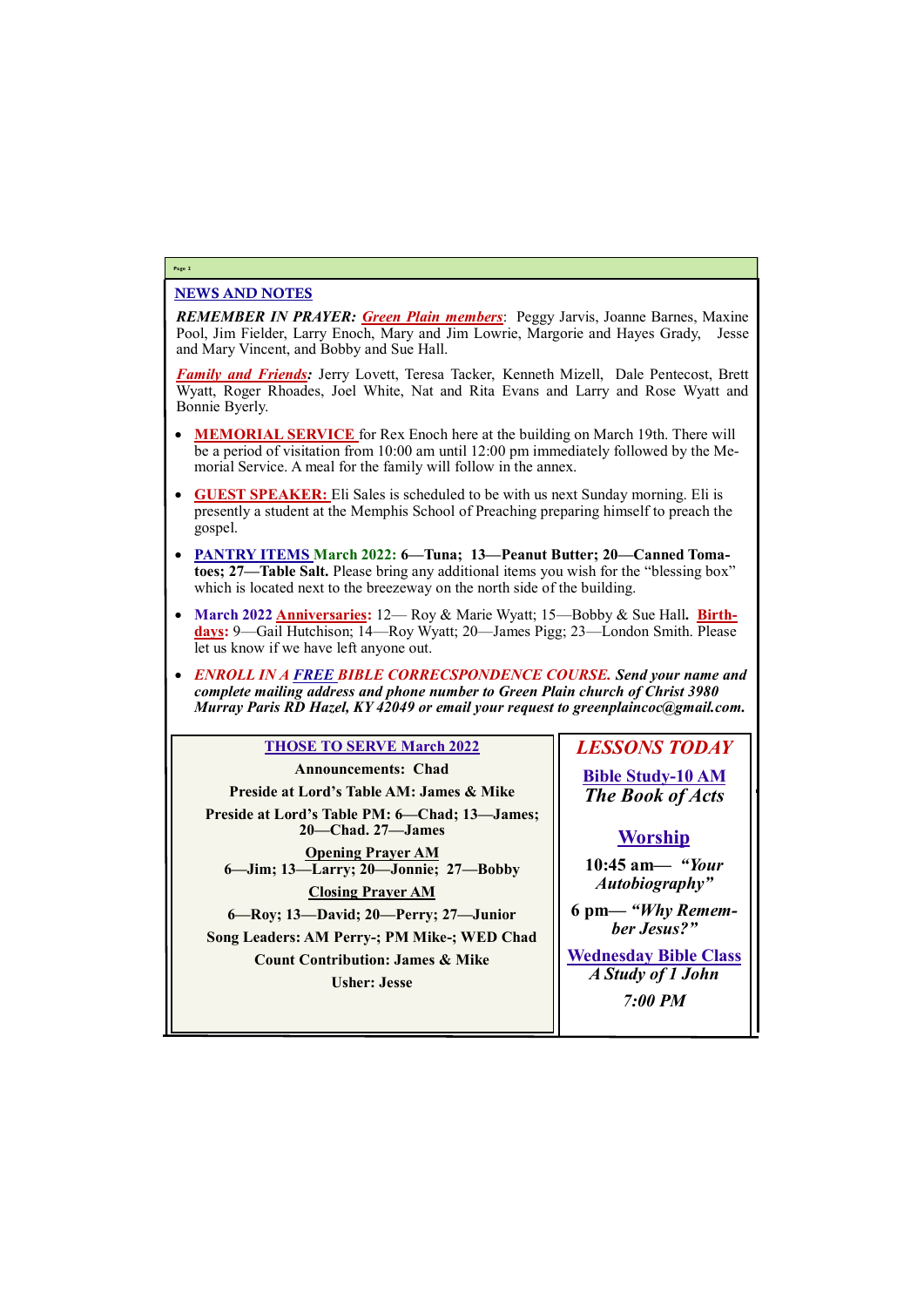**Page 3**

### *WHY DO CHRISTIANS PARTAKE OF THE LORD'S SUPPER ON SUNDAY? - By Kevin Cauley*

In Matthew 26, it talks about the Lord's supper. However, it never says anything about taking of the Lord's supper on Sunday (the Lord's Day). Why do we partake on Sunday? Does the Bible say we should?

We read in Matthew 26:25-29 "And as they were eating, Jesus took bread, and blessed it, and brake it, and gave it to the disciples, and said, Take, eat; this is my body. And he took the cup, and gave thanks, and gave it to them, saying, Drink ye all of it; for this is my blood of the new testament, which is shed for many for the remission of sins. But I say unto you, I will not drink henceforth of this fruit of the vine, until that day when I drink it new with you in my Father's kingdom." It is interesting to note that in this passage, Jesus says that He will drink of the cup with the apostles in His Father's kingdom. The kingdom was established on the day of Pentecost (Mark 9:1; Acts 1:8; Acts 2:1, 4) which was always observed on a Sunday according to Leviticus 23:15, 16. It was on this day that Jesus was raised from the dead (Matthew 28:1; Mark 16:2, 9; Luke 24:1; John 20:1), and it was on this day of Pentecost that many became Christians for the first time. Acts 2:42 says, "And they continued steadfastly in the apostles' doctrine and fellowship, and in breaking of bread, and in prayers." This is the first mention that we have of Christian worship within the kingdom, and it includes the breaking of bread, one of the elements of the Lord's Supper.

Paul writes concerning the Lord's Supper, "For as often as ye eat this bread, and drink this cup, ye do shew the Lord's death till he come" (1 Corinthians 11:26).

er words, it was not just once in a blue moon that they partook of the Lord's Supper, but on a regular basis. What was that regular basis? It was the first day of the week. In Acts 20:7, we read, "And upon the first day of the week, when the disciples came together to break bread, Paul preached unto them, ready to depart on the morrow; and continued his speech until midnight." Immediately before this particular verse, we see Paul waiting in Troas for a period of seven days. Paul expected the church to meet and he knew the day of their meeting. We can conclude from this that it was customary for the church to meet to worship once a week, (every seven days, upon the first day of the week) and that this day was when they partook of the Lord's supper. So, "as often as" means "upon the first day of the week, every week." Such was also true of the contribution that was to be taken on the first day of the week. 1 Corinthians 16:2 states, "Upon the first day of the week let every one of you lay by him in store, as God hath prospered him, that there be no gatherings when I come." The church met upon the first day of the week to worship and this included observing the Lord's Supper.

| Notice specifically the phrase, "As often as."   |  | command, example, or implication within |                       |
|--------------------------------------------------|--|-----------------------------------------|-----------------------|
| This indicates regularity to the matter. In oth- |  |                                         | (Continued on page 4) |
|                                                  |  |                                         |                       |

In thinking about the principles of worship, one of the most important is the principle of authority (Colossians 3:17). We have the command to partake of the Lord's Supper. We have several examples of the early Christians partaking of the Lord's Supper upon the first day of the week. If we were to suggest that we could partake of the Lord's Supper upon some other day of the week, we would find ourselves in the position of not having any authority to do that. There is no command, example, or implication within